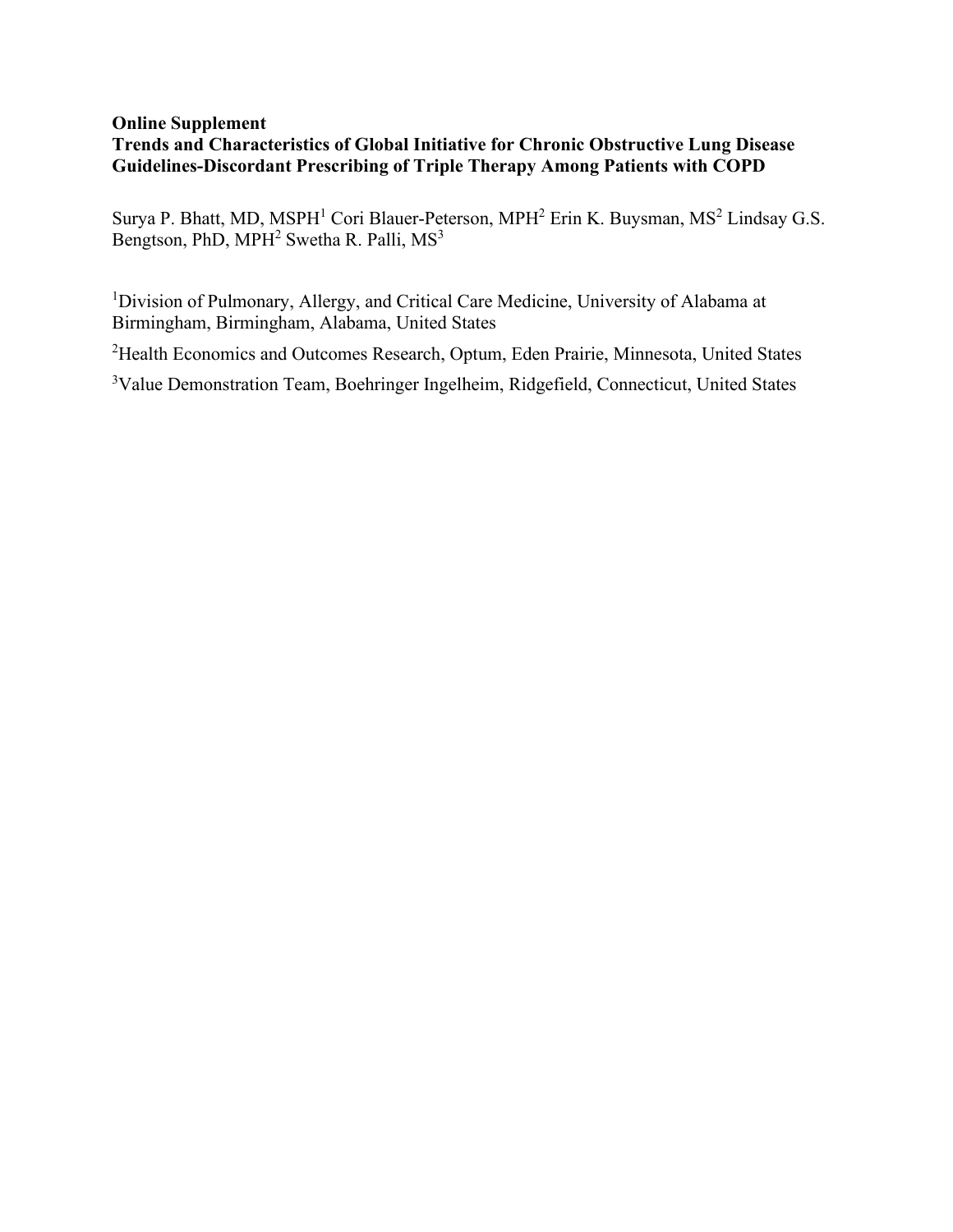## **SUPPLEMENTARY FILES**

**Table S1.** Characteristics of Exacerbation-Discordant TT Initiators, by Index Year

|                                                   |               |             |             | <b>Index Year</b> |             |                         |                         |
|---------------------------------------------------|---------------|-------------|-------------|-------------------|-------------|-------------------------|-------------------------|
|                                                   |               | 2014        | 2015        | 2016              | 2017        | 2018                    | <b>2018 Subset:</b>     |
|                                                   | <b>Total</b>  | $(n=2,309;$ | $(n=2,022;$ | $(n=2,076;$       | $(n=2,838;$ | $(n=4, 190;$            | <b>Closed TT</b>        |
|                                                   | $(N=13, 435)$ | 17.2% of    | 15.1% of    | 15.5% of          | 21.1% of    | 31.2% of                | $(n=1,488;$<br>35.5% of |
|                                                   |               | Total)      | Total)      | Total)            | Total)      | Total)                  | $2018$ <sup>a</sup>     |
| <b>Demographic Characteristics</b>                |               |             |             |                   |             |                         |                         |
| Age, years, mean (SD)                             | 69.5 (9.6)    | 68.8 (9.5)  | 69.9 (9.7)  | 69.2 (9.8)        | 69.4 (9.5)  | $\overline{69.8}$ (9.6) | 69.7 (9.6)              |
| Age group, n (%)                                  |               |             |             |                   |             |                         |                         |
| 40-49                                             | 256 (1.9)     | 45(2.0)     | 37(1.8)     | 46(2.2)           | 55(1.9)     | 73(1.7)                 | 25(1.7)                 |
| 50-59                                             | 1972 (14.7)   | 363 (15.7)  | 294 (14.5)  | 322 (15.5)        | 406 (14.3)  | 587 (14.0)              | 209(14.1)               |
| 60-64                                             | 1893 (14.2)   | 322 (14.0)  | 264 (13.1)  | 311 (15.0)        | 407 (14.3)  | 589 (14.1)              | 233 (15.7)              |
| 65-69                                             | 2415 (18.0)   | 450 (19.5)  | 370 (18.3)  | 381 (18.4)        | 501 (17.7)  | 713 (17.0)              | 214(14.4)               |
| 70-74                                             | 2736 (20.4)   | 508 (22.0)  | 377 (18.6)  | 387 (18.6)        | 606 (21.4)  | 858 (20.5)              | 324(21.8)               |
| $75+$                                             | 4163 (31.0)   | 621 (26.9)  | 680 (33.6)  | 629 (30.3)        | 863 (30.4)  | 1370 (32.7)             | 483 (32.5)              |
| Male gender, n (%)                                | 7005 (52.1)   | 1221 (52.9) | 1075 (53.2) | 1100 (53.0)       | 1463 (51.6) | 2146 (51.2)             | 789 (53.0)              |
| Region, n (%)                                     |               |             |             |                   |             |                         |                         |
| Northeast                                         | 1957 (14.6)   | 433 (18.8)  | 356 (17.6)  | 304 (14.6)        | 347 (12.2)  | 517(12.3)               | 141(9.5)                |
| Midwest                                           | 3910 (29.1)   | 721 (31.2)  | 665 (32.9)  | 646 (31.1)        | 791 (27.9)  | 1087 (25.9)             | 348 (23.4)              |
| South                                             | 6299 (46.9)   | 914 (39.6)  | 792 (39.2)  | 920 (44.3)        | 1429 (50.4) | 2244 (53.6)             | 896 (60.2)              |
| West                                              | 1269 (9.5)    | 241 (10.4)  | 209 (10.3)  | 206(9.9)          | 271 (9.6)   | 342(8.2)                | 103(6.9)                |
| Insurance type, n (%)                             |               |             |             |                   |             |                         |                         |
| Commercial                                        | 3285 (24.5)   | 719 (31.1)  | 533 (26.4)  | 644 (31.0)        | 588 (20.7)  | 801 (19.1)              | 316(21.2)               |
| Medicare Advantage Part D                         | 10150 (75.6)  | 1590 (68.9) | 1489 (73.6) | 1432 (69.9)       | 2250 (79.3) | 3389 (80.9)             | 1172 (78.8)             |
| <b>Baseline Clinical Characteristics</b>          |               |             |             |                   |             |                         |                         |
| Elixhauser Score, excluding                       | 5.67(8.41)    | 5.41(8.30)  | 5.73(8.08)  | 5.50(8.38)        | 5.93(8.57)  | 5.69(8.51)              | 5.3(8.1)                |
| COPD, mean (SD) <sup>b</sup>                      |               |             |             |                   |             |                         |                         |
| Comorbid conditions, n (%)                        |               |             |             |                   |             |                         |                         |
| Allergic rhinitis                                 | 1548 (11.5)   | 231 (10.0)  | 196 (9.7)   | 236 (11.4)        | 328 (11.6)  | 557 (13.3)              | 212(14.2)               |
| Anxiety                                           | 2589 (19.3)   | 332 (14.4)  | 306(15.1)   | 405 (19.5)        | 628 (22.1)  | 918(21.9)               | 306(20.6)               |
| Arrhythmia                                        | 2767 (20.6)   | 464 (20.1)  | 431 (21.3)  | 410 (19.8)        | 589 (20.8)  | 873 (20.8)              | 301(20.2)               |
| Atrial fibrillation                               | 1841 (13.7)   | 287 (12.4)  | 280 (13.9)  | 270 (13.0)        | 412 (14.5)  | 592 (14.1)              | 198 (13.3)              |
| Congestive heart failure                          | 2476 (18.4)   | 365 (15.8)  | 366(18.1)   | 349 (16.8)        | 576 (20.3)  | 820 (19.6)              | 262 (17.6)              |
| Depression                                        | 3077 (22.9)   | 461 (20.0)  | 403 (19.9)  | 450 (21.7)        | 698 (24.6)  | 1065 (25.4)             | 334(22.5)               |
| Dyspnea                                           | 7481 (55.7)   | 1250 (54.1) | 1121 (55.4) | 1190 (57.3)       | 1567 (55.2) | 2353 (56.2)             | 859 (57.7)              |
| Ischemic heart disease                            | 4321 (32.2)   | 700 (30.3)  | 602 (29.8)  | 620 (29.9)        | 945 (33.3)  | 1454 (34.7)             | 538 (36.2)              |
| Metabolic syndrome                                | 11714 (87.2)  | 1981 (85.8) | 1703 (84.2) | 1772 (85.4)       | 2510 (88.4) | 2748 (89.5)             | 1322 (88.8)             |
| Obesity                                           | 2471 (18.4)   | 303(13.1)   | 291 (14.4)  | 394 (19.0)        | 587 (20.7)  | 896 (21.4)              | 319(21.4)               |
| Hypercholesterolemia                              | 9014 (67.1)   | 1545 (66.9) | 1302 (64.4) | 1347 (64.9)       | 1918 (67.6) | 2902 (69.3)             | 1029 (69.2)             |
| Hypertension                                      | 10041 (74.7)  | 1659 (71.9) | 1451 (71.7) | 1497 (72.1)       | 2164 (76.3) | 3280 (78.0)             | 1141 (76.7)             |
| Type II diabetes, including<br>insulin resistance | 5191 (38.6)   | 841 (36.4)  | 731 (36.2)  | 742 (35.7)        | 1140 (40.2) | 1737 (41.5)             | 605 (40.7)              |
| Peripheral vascular disease                       | 3480 (25.9)   | 521 (22.6)  | 513(25.4)   | 515 (24.8)        | 790 (27.8)  | 114(27.2)               | 422 (28.4)              |
| Peptic ulcer/GERD                                 | 3680 (27.4)   | 583 (25.3)  | 471 (23.3)  | 568 (27.4)        | 833 (29.4)  | 1225 (29.2)             | 416 (28.0)              |
| Renal disease                                     | 3397 (25.3)   | 576 (25.0)  | 521 (25.8)  | 478 (23.0)        | 737 (26.0)  | 1085 (25.9)             | 362 (24.3)              |
| Sleep apnea                                       | 2698 (20.1)   | 378 (16.4)  | 342 (16.9)  | 414 (19.9)        | 624 (22.0)  | 940 (22.4)              | 370 (24.9)              |
| Stroke                                            | 538 (4.0)     | 63(2.7)     | 81(4.0)     | 75 (3.6)          | 127(4.5)    | 192 (4.6)               | 65 (4.4)                |
| Pneumonia or acute                                | 3288 (24.5)   | 602 (26.1)  | 494 (24.4)  | 504 (24.3)        | 687 (24.2)  | 1001 (23.9)             | 341 (22.9)              |
| bronchitis/bronchiolitis                          |               |             |             |                   |             |                         |                         |
| <b>Baseline COPD Severity, n (%)</b>              |               |             |             |                   |             |                         |                         |
| 1 moderate exacerbation and                       | 4205 (31.3)   | 639(27.7)   | 609(30.1)   | 660(31.8)         | 922(32.5)   | 1375(32.8)              | 498 (33.5)              |
| no severe                                         |               |             |             |                   |             |                         |                         |
| ≥2 moderate or ≥1 severe<br>exacerbations         | 0(0.0)        | 0(0.0)      | 0(0.0)      | 0(0.0)            | 0(0.0)      | 0(0.0)                  | 0(0.0)                  |
| Oxygen therapy                                    | 2793 (20.8)   | 527 (22.8)  | 441 (21.8)  | 410 (19.8)        | 609 (21.5)  | 806 (19.2)              | 297 (20.0)              |